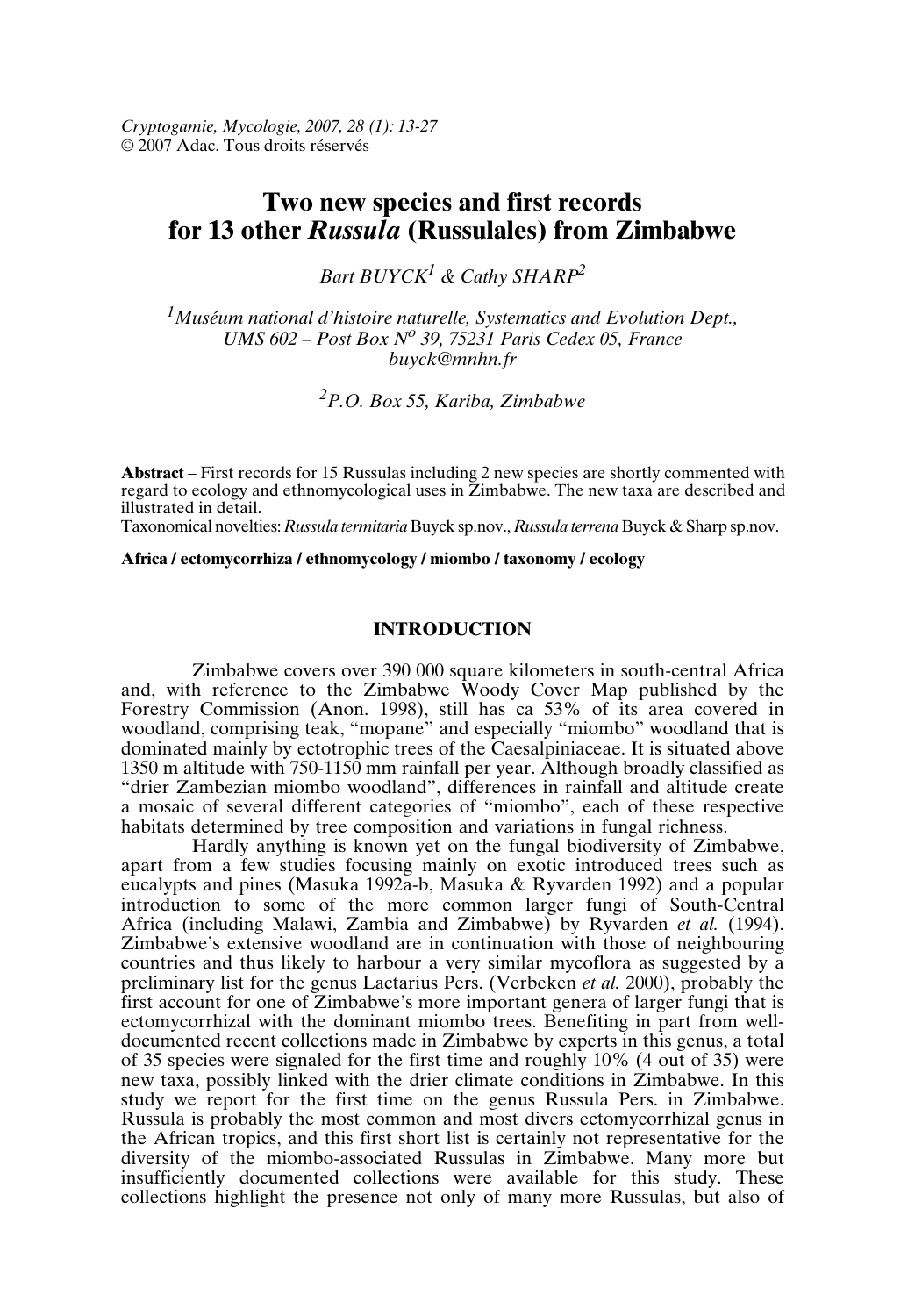many yet undescribed species. Unfortunately, absence of illustrations and also notes on very important features made these collections useless for the purpose of describing new taxa. This study, therefore, particularly underlines the need for well-documented collections and well-trained local taxonomists to describe the fungal biodiversity of Zimbabwe more efficiently.

Large tracts of the Zambezi Escarpment never have been surveyed for fungi in Zimbabwe, particularly where the endemic *Brachystegia allenii* Burtt Davy & Hutch. occurs. Similarly, the Eastern Districts have *B. microphylla* Harms and *B. utilis* Burtt Davy & Hutch. (Tree Society of Zimbabwe, Tree Atlas Project, 2002, unpublished records)*,* neither of which have been visited for mushroom collecting in Zimbabwe, although both their associated fungi have been thoroughly studied for several years by Buyck and students between 1991 and 1994 in Burundi (see also Buyck 1994b for a first account).

### **MATERIALS AND METHODS**

Collections were made by the second author. The collections that have been studied in detail are kept in the mycological herbarium at the Natural History Museum in Paris (PC) and indicated as such. The present inventory is the result of visits for periods of two to three weeks each in May of 1997 and 2000, and Aug of 1997 and 1999. Identifications of the collections were done by the first author. The color notations indicated in the descriptions are from Kornerup & Wanscher (1978).

Microscopic features were examined and sketched by B. Buyck. All microscopic observations and measurements – except for basidiospores – were made in ammoniacal Congo red, after a short aqueous KOH pretreatment to improve tissue dissociation and matrix dissolution. Original drawings for all elements of the hymenium or pellis were made at  $\times$  2400. In the figures, the long scale line is for the basidiospores and the short one for the other elements. Contents of hymenial and dermatocystidia in the illustrations are indicated schematically, except for a single element where contents are indicated as observed on preparations from exsiccata in Congo Red. All elements of the basidiomes were also examined for the presence of ortho- or metachromatic contents or incrustations in cresyl blue as explained in Buyck (1989). Observations and measurements of basidiospores were made in Melzer's reagent. Measurements are given according to Heinemann & Rammeloo (1985) and are based on 20 spores (n) per specimen for each species. The length/width ratio (Q) gives minimum, mean (in italics), and maximum values. We refer the reader to Buyck (1991) for explanation of cystidial terminology. The species are presented in alphabetical order. When known, their vernacular name is given and in several cases an Anglo-saxon name is suggested for common use.

#### **RESULTS**

**1.** *Russula albofloccosa* Buyck, Bulletin du Jardin Botanique National de Belgique 60: 199. 1990.

*Suggested Anglo-saxon name:* "Primrose Russula" *Iconography-Description*: Buyck 1994: 459, pl 76/1.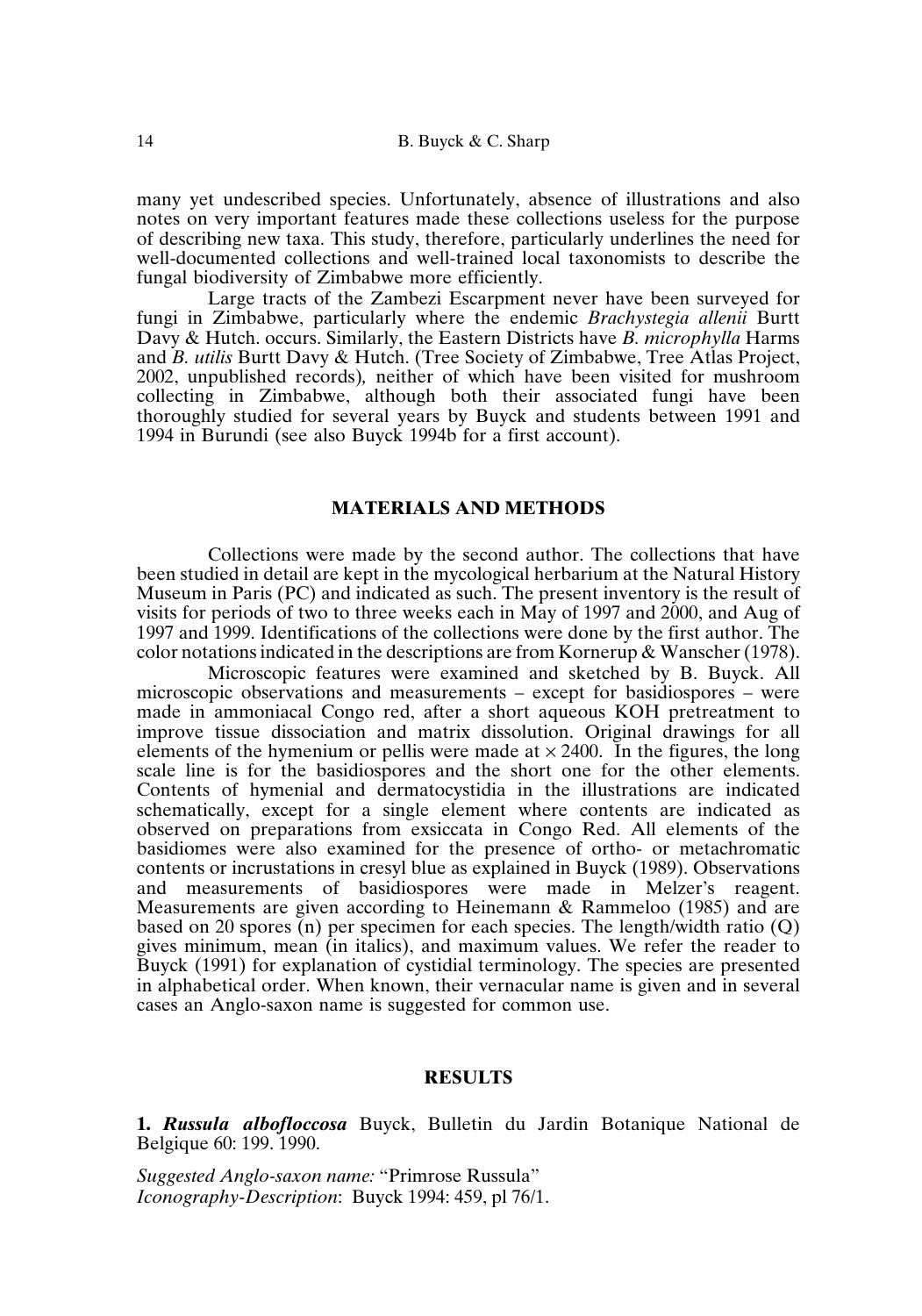*Systematic position*: Sect. *Heterophyllae* Fr., most likely in subsect. *Ilicinae* (Romagn.) Buyck or *Griseinae* J. Schaeff.

*Ecology*: Grows singly or in small groups in *Brachystegia glaucescens* woodland. Common and widespread.

*Edibility:* Consumed in other African countries.

**2.** *Russula brunneofloccosa* Buyck, Bulletin du Jardin Botanique National de Belgique 60: 196. 1990.

*Iconography-Description*: Buyck 1993: 391, pl. 65/4.

*Systematic position*: previously placed in section *Fistulosae* subsection *BrunneofloccosinaeBuyck* (Buyck 1994), but preliminary molecular data (Buyck, unpubl.) suggest closer affinities to predominantly dark-spored sections in Europe. *Ecology*: Locally common in small groups or individually in mixed miombo (*Julbernardia globiflora* (Benth.) Troupin*, Brachystegia spiciformis* Benth and *Monotes glaber* Sprague).

*Edibility*: Consumed in other African countries.

**3.** *Russula ciliata* Buyck, Bulletin du Jardin Botanique National de Belgique 57: 387. 1987.

*Vernacular name*: ZONGORORO (Shona language, a name for millipede, which is very partial to these mushrooms).

*Iconography-Description*: Buyck 1993: 435, pl 76/2.

*Systematic position*: Sect. Heterophyllae Fr., Subsect. Amoeninae Singer

*Ecology*: Grows in small groups in *Julbernardia globiflora* woodland. Common and widespread.

*Edibility*: Consumed in other African countries.

**4.** *Russula compressa* Buyck, Bulletin du Jardin Botanique National de Belgique 59: 252. 1989.

*Suggested Anglo-saxon name*: "Yellow-gilled Red Russula"

*Vernacular name*: Its vernacular name "CHIROPACHEMBWA" is a Karanga name meaning "liver of the dog".

*Iconography-Description*: Buyck 1997: 551, pl. 91/2:

*Systematic position*: Sect. Polychromae Mre

*Ecology*: Common in large numbers within all miombo systems and with *Uapaca kirkiana* Mull.Arg*.*

*Edibility*: Consumed in Zimbabwe – dried first then boiled in water and eaten with peanut-butter.

**5.** *Russula congoana* Patouillard, Bulletin mensuel de la Société Mycologique de France 30: 336. 1914

*Suggested Anglo-saxon name*: "Small Pink-stemmed Russula"

*Vernacular name*: RIMIREMBWA (Shona language, which translates as "tongue of the dog").

*Iconography-Description*: Buyck 1994: 412, pl. 69/2.

*Systematic position*: Sect. *Russula*

*Ecology*: Fruits in large numbers in all types of miombo woodland. Common and widespread.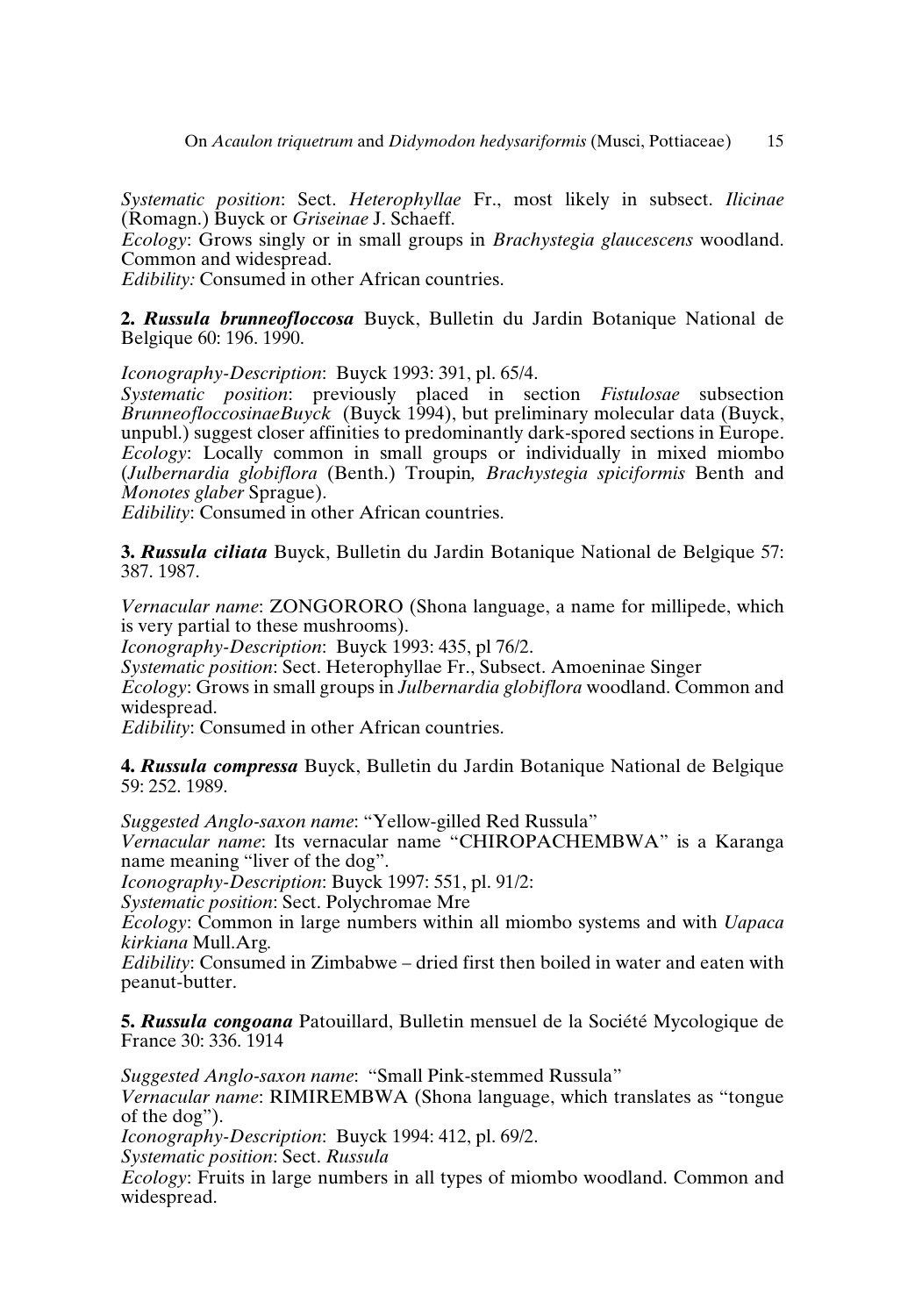*Edibility*: Consumed in Zimbabwe – dried first then cooked in water and eaten as a side relish.

**6.** *Russula flavobrunnea* Buyck, Bulletin du Jardin Botanique National de Belgique 60: 200. 1990.

*Suggested Anglo-saxon name*: "Greenish yellow Russula" *Iconography-Description*: Buyck 1994: 435, pl. 76/2 *Systematic position*: Sect. *Heterophyllae* Fr. *Ecology*: Common in mixed miombo (*J.globiflora, B. spiciformis* and *Monotes*) *Edibility*: Consumed in other African countries.

**7.** *Russula heinemannii* Buyck, Bull. Jard. Bot. Nat. Belg. 60: 195. 1990

*Suggested Anglo-saxon name*: "Bright orange Russula" *Iconography-Description*: Buyck 1993: 397 *Systematic position*: although placed in Sect. *Fistulosae*, probably related to sections with typically deeper spore print color *Ecology*: uncommon, in *Brachystegia spiciformis*. woodland. *Edibility*: unknown, not consumed

**8.** *Russula hiemisilvae* Buyck, Karstenia 33 (1): 27. 1993

*Suggested Anglo-saxon name*: "Ringed woodland Russula" *Iconography-Description*: Buyck l.c. *Systematic position*: Sect. Heterophyllae Fr., subsect. Heterophyllinae Fr. *Ecology*: Common in small groups in *B. spiciformis – Burkea africana* Hook. and also in *J. globiflora – Brachystegia boehmii* Taub. woodland. *Edibility*: consumed in other African countries

**9.** *Russula ochrocephala* Buyck, Bulletin du Jardin Botanique National de Belgique 59: 249. 1989.

*Suggested Anglo-saxon name*: "Orange-gilled Hazel Russula" *Iconography-Description*: Buyck 1997: 549, pl.93/1: *Systematic position*: Sect. *Decolorantes* Singer *Ecology*: *J. globiflora* or *B. boehmii* dominated woodlands. *Edibility*: probably edible, but not consumed

**10.** *Russula oleifera* Buyck, Bulletin du Jardin Botanique National de Belgique. 60: 207. 1990.

*Suggested Anglo-saxon name*: "Cracked Russula" *Vernacular name*: GUHWI (Shona)

*Iconography-Description*: Buyck 1993: 428, pl.68/2.

*Systematic position*: Sect. *Ingratae* Quél., subsect. *Foetentinae* Mlz. & Zv.

*Ecology*: Common in large groups under most miombo types, also with *Uapaca kirkiana.*

*Edibility*: consumed in the north-west province of Zimbabwe notwithstanding the strong disagreeable smell and acrid taste of this species. Baboons (*Papio ursinus Kerr*) have also been observed eating this species.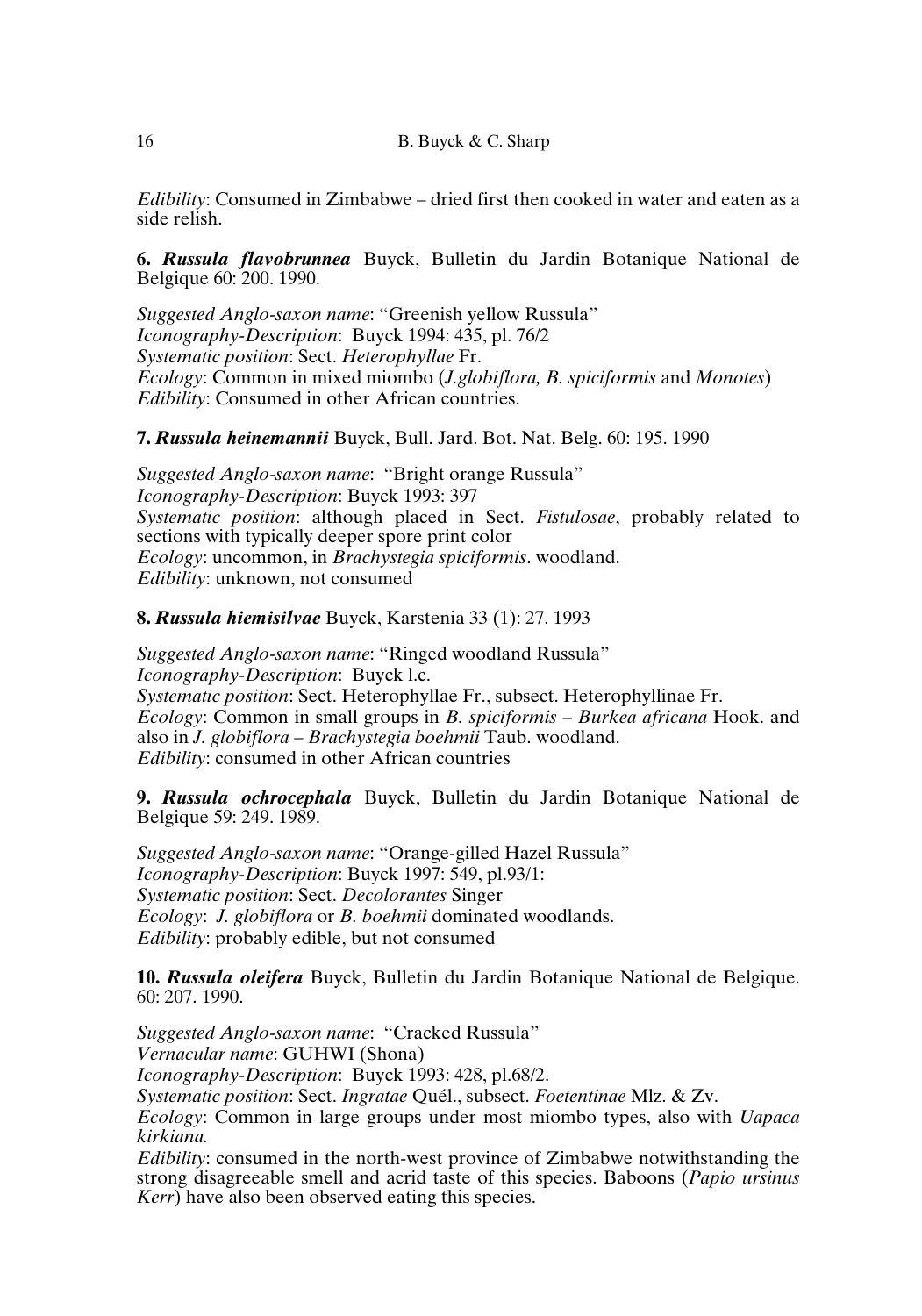# **11.** *Russula sublaevis* (Buyck) Buyck, Karstenia 33 (1): 34. 1993.

*Suggested Anglo-saxon name*: "Yellow Russula" *Iconography-Description*: Buyck l.c. *Systematic position*: Sect. *Heterophyllae* Fr., subsect. *Heterophyllinae* Fr. *Ecology*: Grows in small groups in mixed miombo (*J. globiflora, B. spiciformis* and *Monotes*) and in *J. globiflora* dominated woodland. *Edibility:* Consumed in other African countries.

## **12.** *Russula termitaria* Buyck **sp.nov. Figs. 1-6**

**Latin description**: *Pileus 55-108 mm diam., depressus, leve striatus-tuberculatus marginem versus, pellis separabilis, siccus, glaber vel leviter pruinosus (R.parazurea modo), griseo-brunneus sed coloribus roseis, lilaceis vel viridis, interdum obscuriore et saturate azureo-viridis tinctus. Lamellae fragiles, adnatae, lamellulis raris intermixtis, interdum locale furcatae vel anastomosae, acies concolor integra. Stipes 31-62* <sup>×</sup> *8 – 26 mm, fragilis, cylindricus vel paulum basim versus attenuatus, coloribus pileo similibus dilute tinctus. Caro in pileo 6-15 mm crassa, alba, immutabilis vel dilute viridis ope FeSO<sup>4</sup> , brunnescens in stipite. Odor ingratus. Sapor mitis vel vix breviter acris. Sporae in cumulo saturate cremeae (IId codice Romagnesi).*

*Sporae ellipsoideae, (8.3)8.4-8.75-9.1(9.5)* <sup>×</sup> *(6.9)7.0-7.29-7.5(7.7)* <sup>µ</sup>*m, Q = 1.16-1.20-1.25, ornamentatione amyloidea subreticulata cristis ramosis tenuibus ac paucis elementis convexis parvis composita praeditae, macula suprahilaris inamyloidea. Basidia longa, (38)43-50(55)* <sup>×</sup> *(9)10-11* <sup>µ</sup>*m, tetraspora raro basidiis bisporis intermixta. Cystidia dispersa (240-360/mm2), 70-100(130)* <sup>×</sup> *9-11* <sup>µ</sup>*m, lamellae aciem versus parviora et 60* <sup>×</sup> *10* <sup>µ</sup>*m, sursum moniliformia, appendiculatacapitulata, tenuitunicata, contentu minute fibrillosa dense repleta. Pili cystidiformes in acie nulli. Subhymenium pauce inflatum. Pileipellis omnino orthochromatica in azureo cresylico, bistrata; subpellis gelatinosa hyphis intertextis cilindricis 2-4* <sup>µ</sup>*m diam. Composite; suprapellis pilis tenuibus plus minusve erectis ramosis 5-6 septis praeditis composita, cellula terminalis (10)15-25(35)* <sup>µ</sup>*m longa, vix attenuata sed plus minusve subapicale constricta et subcapitulata. Pileocystidia numerosa 30-80* <sup>×</sup> *3-4* <sup>µ</sup>*m prope superficie, in subpelle atque pilei trama longiora, cilindrica, sursum subcapitata vel moniliformia, tenuitunicata, dense contentu granuloso-fibrillosa repleta, vix grisescens ope SV.*

*Holotypus: Burundi. Nkayamba hill, prope Rumonge, ca 850 m alt., inter folias putridas in termitariae monte prope Brachystegia utile, 30 jan. 1993, Buyck 4914 (holotypus, PC).*

*Suggested Anglo-saxon name*: "Dappled Russula" or "Gregarious Russula"

#### **Description**

**Cap** 55-108 mm, rapidly depressed at the center, finally often funnelshaped, at maturity faintly striate – tuberculate for 10-20 mm near the margin; pellis entirely separable, dry, dull when dry, smooth to slightly pruinose (aspect of *R. parazurea*), brownish gray with pink, lilac to greenish tints, sometimes predominantly dark bluish green, especially when younger, often decoloring in the center when old to ochre or cream. **Gills** remarkably fragile, shortly adnate, nearly 1/mm, high (8-12 mm) for the size of the mushroom, equal or with rare lamellulae, transversely anastomosing, sometimes forking or detached-disrupted close to the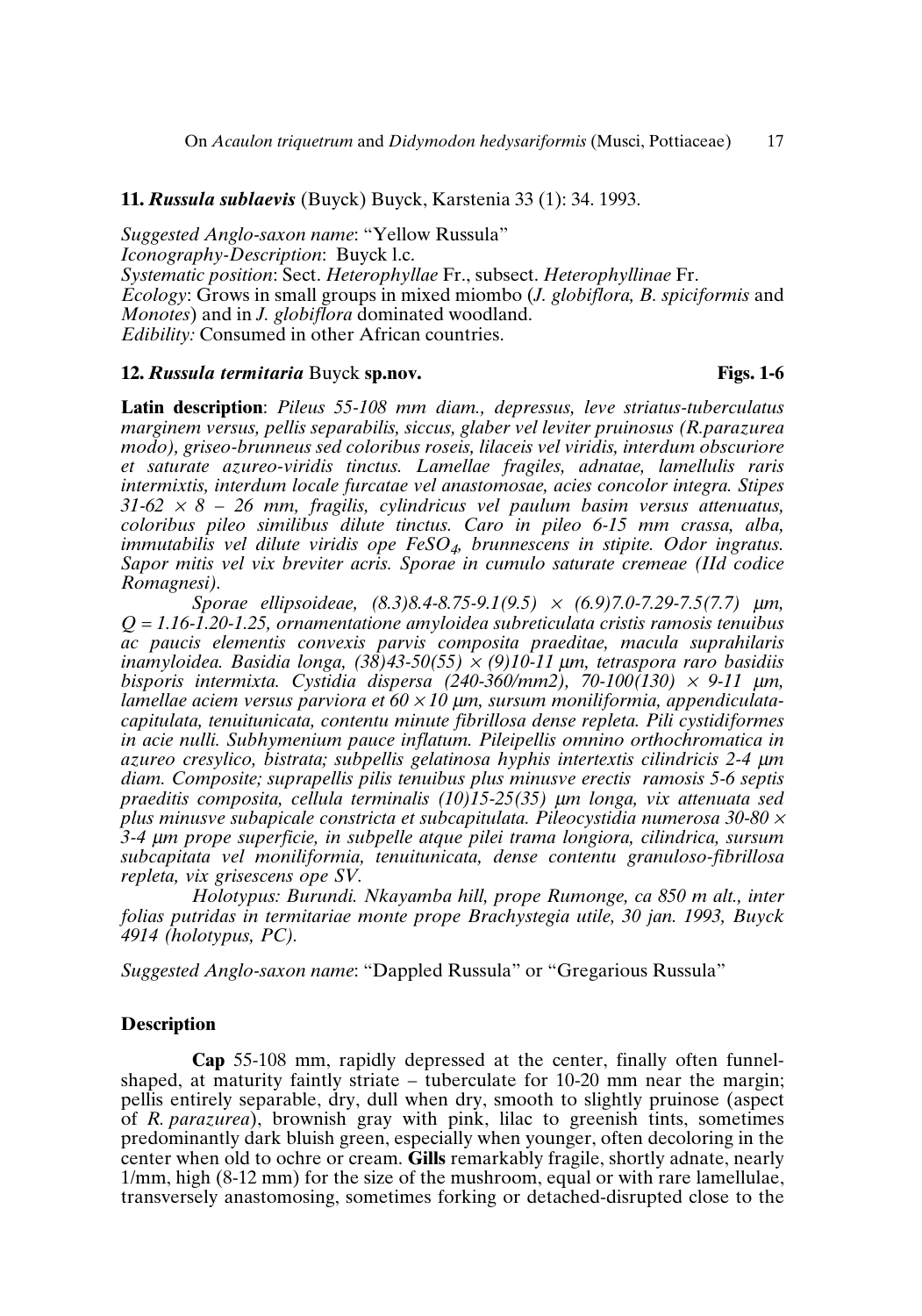

Fig. 1. *Russula termitaria.* Dermatocystidia and hyphal extremities composing the suprapellis; the two truncated longer cystidia arising from the subpellis, all cystidial contents represented schematically, except for one element. Bar = 10 µm.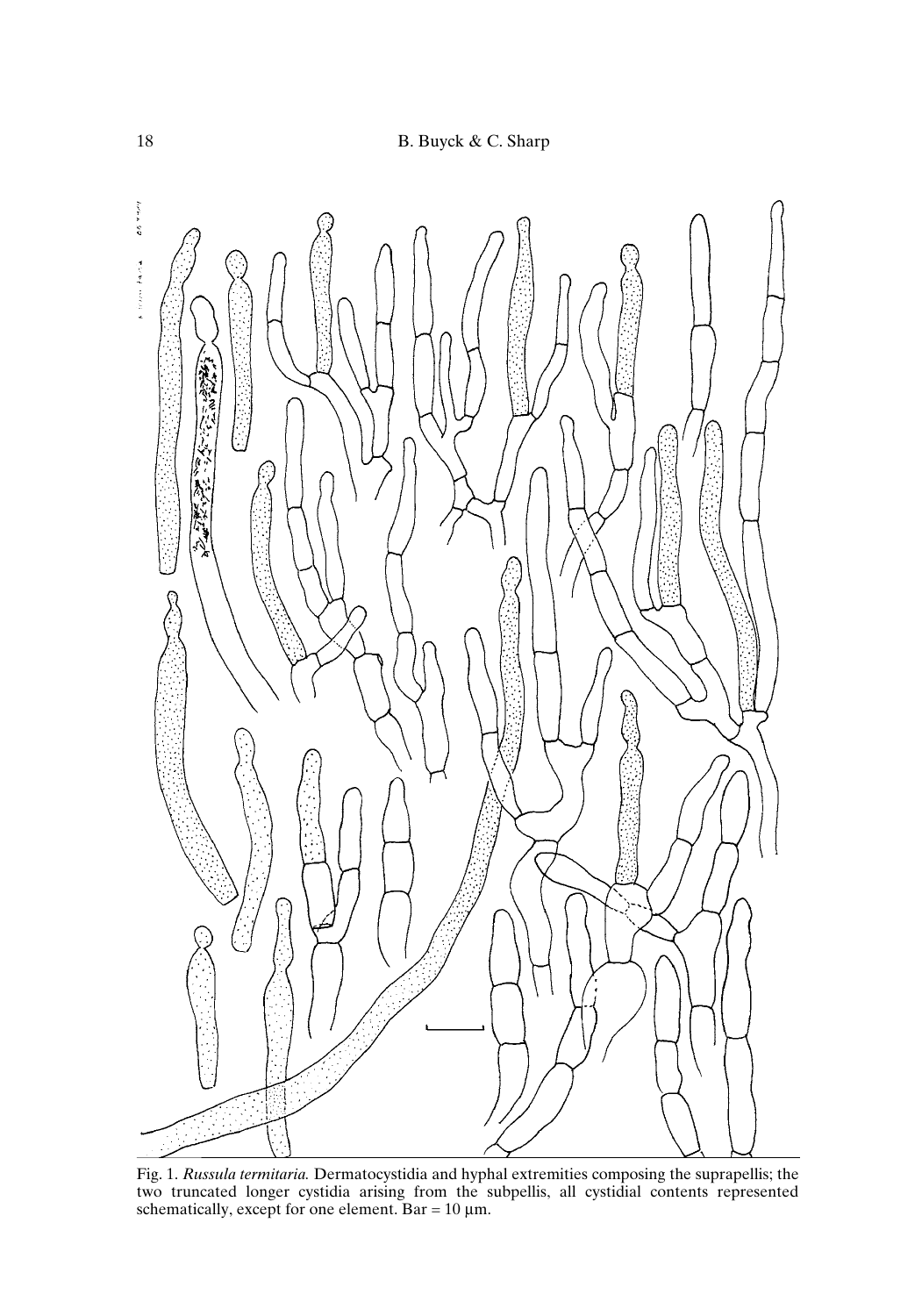

Fig. 2. *Russula termitaria*. Dermatocystidia and hyphal extremities composing the stipitipellis; all cystidial contents represented schematically, except for two elements. Bar =  $10 \mu m$ .

stipe, ivory to pale cream, but with age rapidly spotted brown; edge entire and concolorous. **Stipe**  $31-62 \times 8 - 26$  mm, cylindrical or almost so, narrowing at the very base, although sometimes slightly inflated just above, almost entirely tinged with brownish gray, pink, lilac to bluish or metallic green, exept for the base which remains white, not annulate, spongy to lacunar, then quickly hollowing, with mycelial traces in the soil around the base. **Context** very brittle and fragile, 6-15 mm thick in cap, white, stipe surface hardly reacting or faintly greenish with FeSO<sup>4</sup> , browning with age, strongly so in the stipe. **Smell** turning very rapidly disagreeable with age (green beans or fishy), several specimens smelling already even when very fresh. **Taste** mild or with a rapidly passing, very faint acrid taste. **Spore print** dark cream (IId Romagnesi, 8 Dagron).

**Spores** ellipsoid, (8.3)8.4-*8.75*-9.1(9.5) × (6.9)7.0-7.29-7.5(7.7) µm,Q=1.16- *1.20*-1.25, densely crested, subreticulate; ornamentation mostly 0.5-1 µm high, composed of short to long crests and some isolated, smaller, especially interstitial warts, distinctly amyloid; suprahilar spot not amyloid, verrucose. **Basidia** long and slender, pedicellate-clavate, mostly 4-spored, but in some specimens quite often 2-spored; sterigmata not small, sometimes more or less inflated, ca  $4-5(6) \times 1.5-2$ µm. **Cystidia** widely dispersed originating profoundly in the subhymenium or trama, clavate-pedicellate, capitulate, appendiculate or with a moniliformous apex, thin-walled, filled with dense, minutely crystalline contents, graying faintly in SV. **Marginal cells** not or hardly differentiated, some cells tapering apically. **Subhymenium** a rather dens tissue of poorly inflated cells. **Lamellar trama** mainly composed of sphaerocytes (25-50 µm diam.) and some oleiferous hyphae.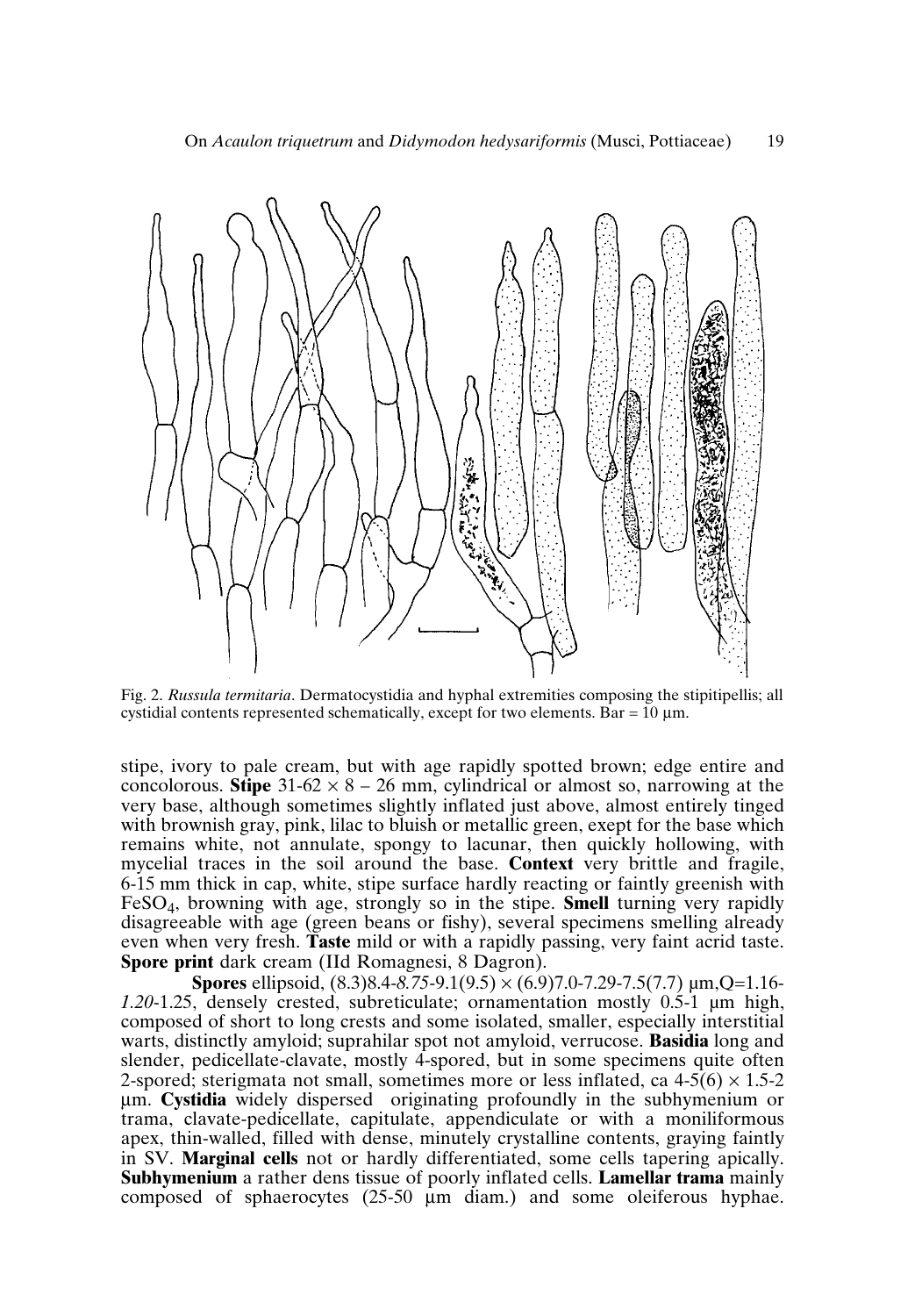

Figs. 3-6. *Russula termitaria*. 3. Pleurocystidia with contents as observed in Congo red. 4. Cheilocystidia. 5. Basidia and basidiola. 6. Spores. Figs. 7-9. *Russula terrena*. 7. Basidia and basidiola. 8. Pleurocystidia. 9. Spores. (all cystidial contents represented schematically, except for one element). Bar  $= 10 \mu m$ , but only 5  $\mu$ m for spores.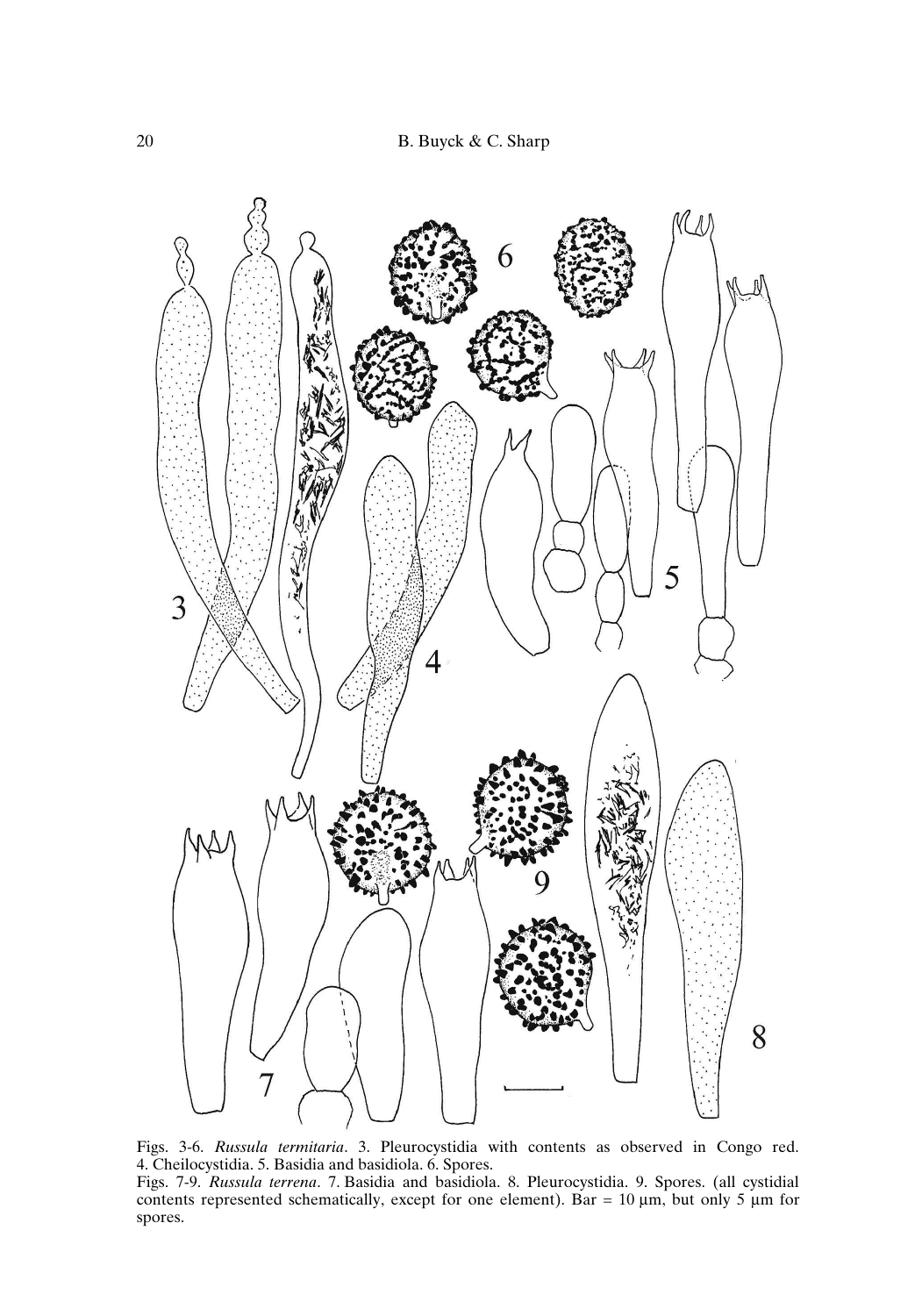**Pileipellis** entirely orthochromatic in cresyl blue, obscurely two-layered; subpellis gelatinized, composed of narrow, intertwined, cylindrical hyphae, 2-4 µm diam., forming a dense mat close to the pileus trama. Suprapellis composed of ramified, more densely septate and more or less erect or ascending extremities; these composed of up to 6-7 cylindrical cells,  $3-5 \mu m$  diam., the terminal cell (10)15-25(35) µm long, not or hardly tapering but often more or less constricted subapically and subcapitulate. Pileocystidia numerous on the cap surface, slender, mostly 30-80  $\times$  3-4 µm, longer in the subpellis, cylindrical, at the apex generally subcapitate to distinctly capitate or sometimes moniliformous, thin-walled, with dens, finely granular to minutely crystalline contents, continuing in underlying trama and there also broader, up to 10 µm, hardly reacting in SV. **Stipitipellis** composed of basically similar elements as in cap, but with terminal cells often narrowing much more towards their tip. **Clamps** absent.

**Systematic position**: Sect. *Heterophyllae* Fr., probably subsect. *Ilicinae* (Romagn.) Buyck or *Griseinae* J. Schaeff. ex Bon

**Ecology**: particularly common under deep shade in miombo woodland dominated by *Brachystegia* spp. (*B. glaucescens* Burtt Davy & Hutch. in Zimbabwe, *B. utilis* in Burundi), but apparently associated with various tree genera, emerging from amongst leaf litter or grass and is consequently very camouflaged.

**Edibility**: unknown, but very likely not toxic. The smell may be unfavorable for consumption however.

#### **Distribution:**

**ZIMBABWE. MASHONALAND NORTH PROVINCE**: Makuti Hotel, 1629 A3, 27/02/2001, under *Brachystegia boehmii,* observation record only; Kariba, 1628 D2, 02/04/2001, under *Afzelia quanzensis.* C. Sharp 1575/01 (PC); Kariba Heights, 1628 D2, 26/04/2002, under *Julbernardia globiflora* after unseasonal, late rains, observation record only. **MASHONALAND CENTRAL PROVINCE**: Plant Protection Research Institute, Harare, 1731 C3, 05/03/1980, collector C. Sharp, only spore print. **MIDLANDS PROVINCE**: Central Estates, Mvuma, Beacon Hill Homestead, 1930 A4, under *Brachystegia glaucescens,* 03/02/1988, C.Sharp 100/88; 04/01/1996, C.Sharp 415/95; 12/01/1997, C. Sharp 540/97; 10/01/1998, C.Sharp 1025/ 98; 30/12/1998, C.Sharp 1122/98 (PC); 08/01/1998, C.Sharp 1489/01; ibidem, Beacon Hill Incubator, 1930 A4, 02/03/1988, in mixed miombo woodland with *Uapaca kirkiana*, C.Sharp 202/88; ibidem, Chewodza Homestead, 1930 A2 11/02/ 1988, leg. C. Whitehead-Willson, under *J. globiflora,* C.Sharp 101/88.

**BURUNDI. RUMONGE PROV.**: Nkayamba hill, near Rumonge, ca 850 m alt., amongst rotting leaves on top of shaded, old (?) termite mound near *Brachystegia utilis*, 4 dec. 1992, Buyck 4676, 4685; ibid., 8 jan. 1993, Buyck 4874; ibid., 30 jan. 1993, Buyck 4914, 4915; ibid., 26 nov. 1993, Buyck 5236 (all collections PC).

#### **Comments:**

The Zimbabwe collections agree in all respects with the Burundi material, and their spores have a tendency to be more frequently smaller and less elongate. We have chosen to select the type among the Burundian collections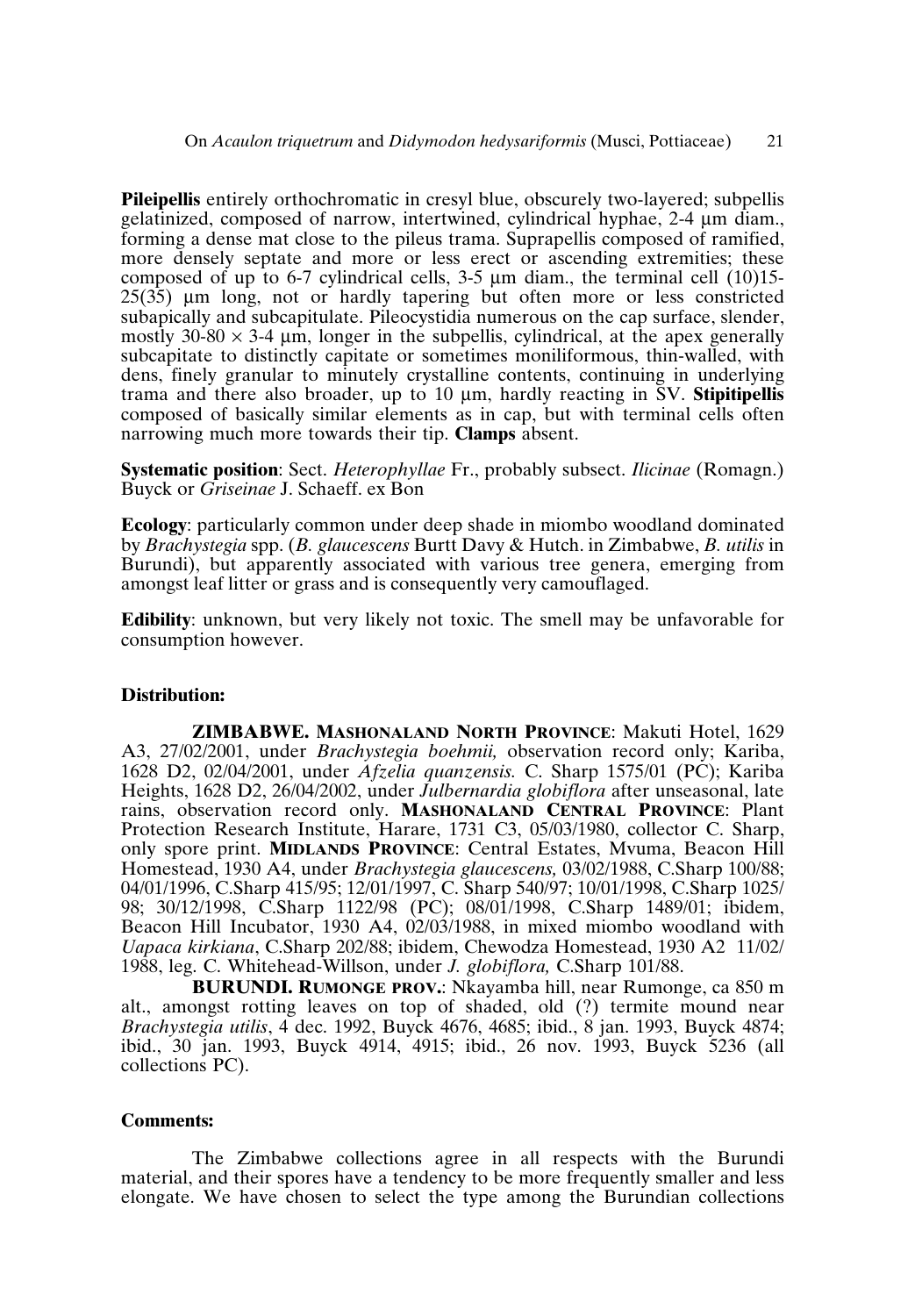because of the abundance of sporophores and more complete documentation for these collections.

This *Russula* fruits prolifically throughout the rains and is particularly susceptible to fly infestation. In Burundi, this species sporulates very prolifically: 150 sporophores were counted in Buyck 4676, and 250 in Buyck 4685, in each case for a surface of only a few square meters!

Details for spores measuremens are as follows: Sharp 98.1575 (7.3)7.6-7.96-8.3 × (6.4)6.5-6.80-7.1(7.4)  $Q = 1.10$ -1.17-1.23<br>Sharp 98.1122 (8.1)8.2-8.40-8.6 × (6.3)6.6-6.97-7.3(7.7)  $Q = 1.09$ -1.21-1.28 Sharp 98.1122 (8.1)8.2-8.40-8.6 × (6.3)6.6-6.97-7.3(7.7)  $Q = 1.09 - 1.21 - 1.28$ <br>BB5236 (7.9) 8.0-8.42-8.8(9.3) × 6.7-7.06-7.4-7.6  $Q = 1.14 - 1.19 - 1.25$  $B(7.9)$  8.0-8.42-8.8(9.3) × 6.7-7.06-7.4-7.6  $Q = 1.14$ -1.19-1,25<br>  $B(8.3)$ 8.4-8.75-9.1(9.5) × (6.9)7.0-7.29-7.5(7.7)  $Q = 1.16$ -1.20-1.25 BB4914Type (8.3)8.4-8.75-9.1(9.5) × (6.9)7.0-7.29-7.5(7.7)

# **13.** *Russula terrena* Buyck & Sharp **sp.nov. Figs. 7-11**

**Latin diagnosis**: *Russula albofloccosa praecipue differt carpophoris generaliter pallidioribus sporis verrucis brevibus isolatis, locale subtilissime connectis vel in cristis brevibus confluentibus ornatis extremitatibus densiore septatis subsectione griseinis modo. Holotypus: Zimbabwe, Central Estates, Mvuma, Beacon Hill Homestead, 1930 A4, sub Brachystegia glaucescente, 30/12/1998, C. Sharp 1121/98 (in herbario PC conservatur).*

**Etymology**: *terrena* meaning "earthy", "of the earth"

**Suggested Anglo-saxon name**: "Muddy White Russula"

#### **Description:**

**Pileus** 40 - 53(75) mm diam., cap remaining depressed in the centre, margin incurved when young, becoming tuberculate-striate in age, sometimes retaining veil-like remnants still attached; cap viscid when wet with litter sticking to surface, drying smooth or matt, sometimes cracking radially, white or creamy white with earth stains. **Lamellae** adnate, equal, pale cream in color, thick, waxy, brittle, sparse (8-9/cm at mid-radius), 9 mm high. **Stipe**  $23-38 \times 9-15$  mm, cylindrical or with swollen base, white, dull, firm, pithy inside with 0 to 3 chambers; browning where insect-damaged. **Context** white, turning very slowly yellow with FeSO4 in stipe. **Smell** strongly acrid, peppery, chemical. **Taste** unknown, but likely acrid. **Spore print** off-white or very pale cream (needs to be verified!).

**Spores** subglobose to shortly ellipsoid, quite large, (8.6)9.1-*9.32-9.60*-  $10.1(10.3) \times (7.7)8.1 - 8.32 - 8.47 - 8.8 \mu m$  (Q = (1.08-1.12-1.13-1.22), with a strongly amyloid and dens ornamentation of truncated to conical or simply convex to granular warts, up to  $1(-1.5)$  µm high but very variable in height, locally fused or aligned in very short crests, round or more often irregular at the base, mostly without any well-developed linear elements but short, subtle connections locally present; suprahilar spot hardly differentiated, verruculose and often faintly amyloid up to the apiculus. **Basidia** 43-50 × 12-14 µm, subclavate to subfusiformous, four-spored; sterigmata short and firm,  $3.5\n-4.5 \times 1.5\n-2 \mu m$ . **Cystidia**  $64-82 \times 12-15 \mu m$ , fusiformous-pedicellate, hardly emergent, originating in the subhymenium; contents not abundant, coarsely cristalline-refringent, insensitive to SV. **Marginal cells** not differentiated. **Subhymenium** composed of cells, which are neither remarkably small nor large. **Lamellar trama** with many sphaerocytes. **Pileipellis** orthochromatic in Cresyl blue, a loose subcutis composed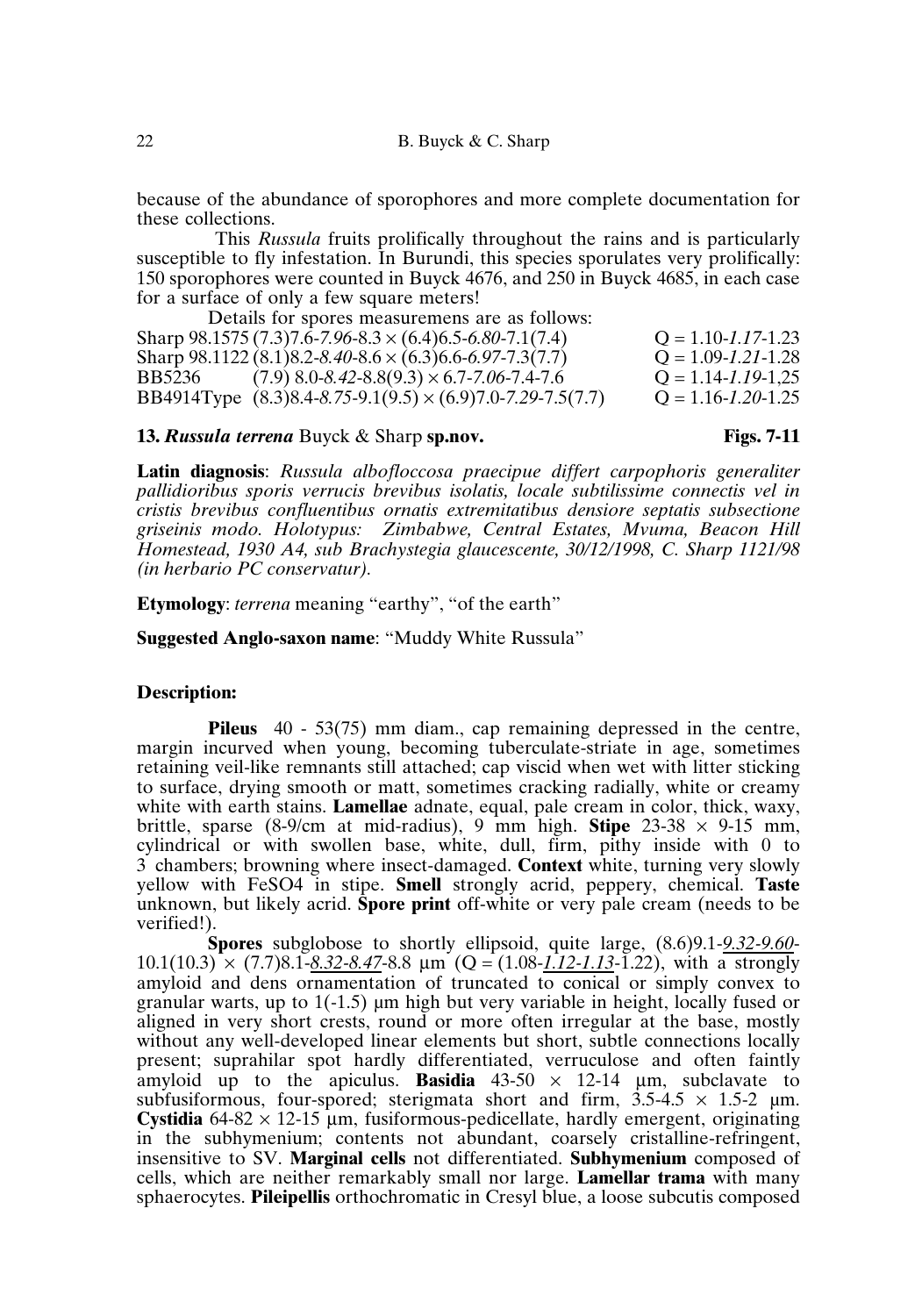

Figs. 10. *Russula terrena*. Dermatocystidia and hyphal extremities composing the suprapellis; the longest cystidia arising in the subpellis, all contents represented schematically, except for two pileocystidia. Bar = 10 µm.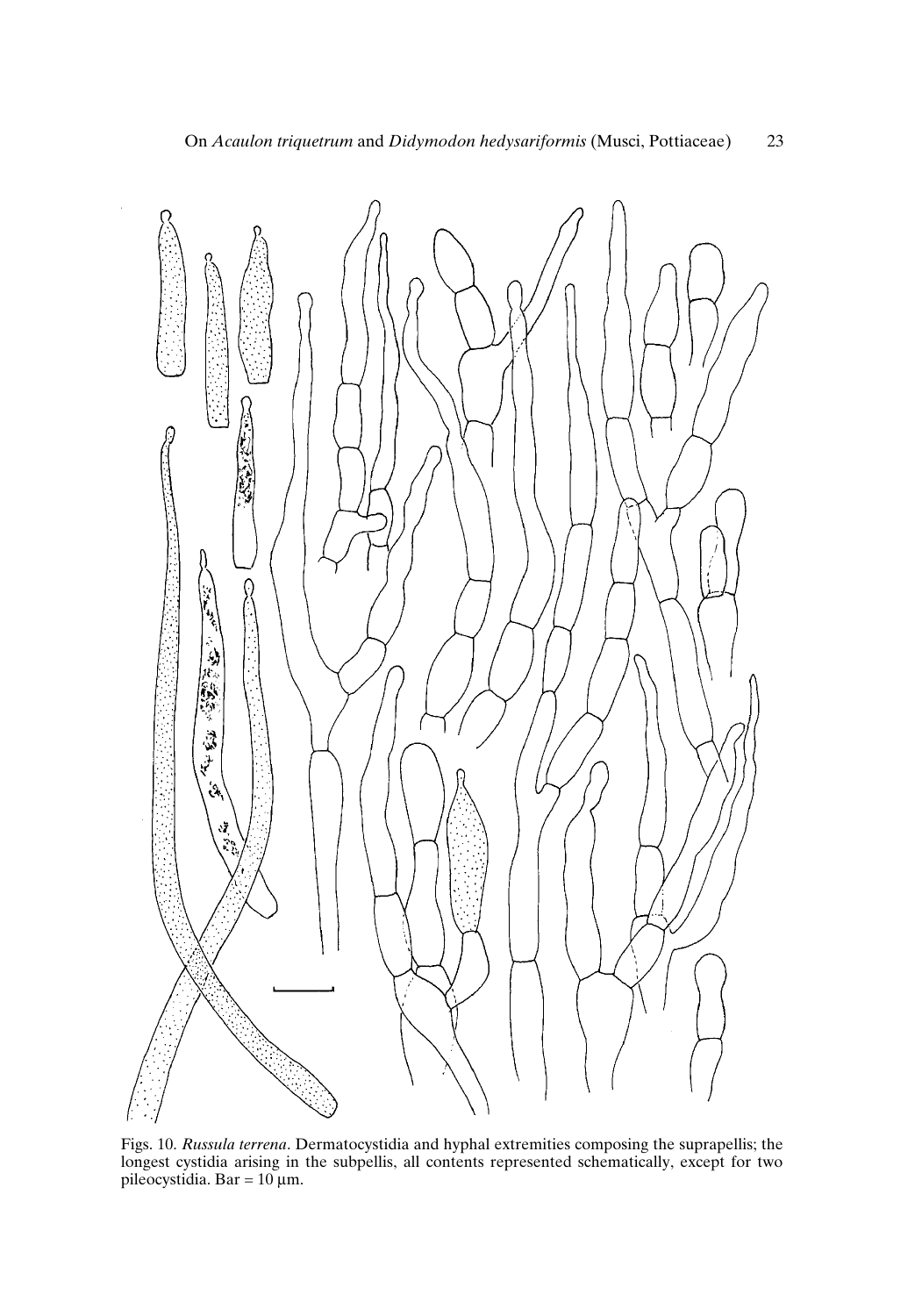

Figs. 11. *Russula terrena*. Dermatocystidia and hyphal extremities composing the stipitipellis; all cystidial contents represented schematically, except for one element. Bar = 10 µm.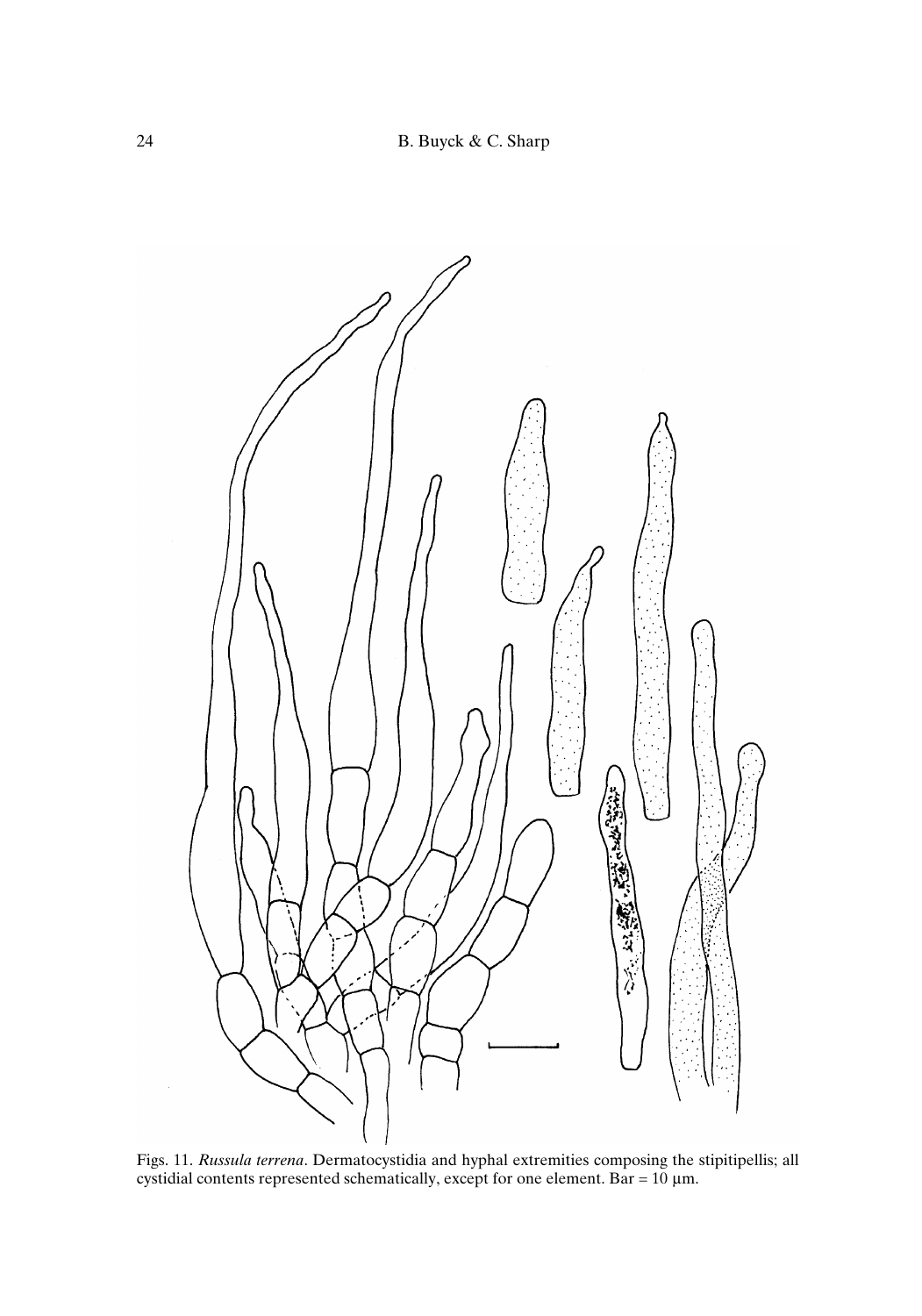of rather large hyphae of  $(2.5-)3-4(-5)$  µm separated by gelification; suprapellis composed of dispersed to aggregated extremities of  $3-7(10)$  µm diam., usually ramified near the base, composed of 4-6 cells; the terminal article generally aculeate – tapering, sometimes more or less swollen at the extreme tip. Pileocystidia in suprapellis conical; in subpellis aculeate to narrowly cylindrical, 3-5 µm diam., up to 150 µm long, minutely capitate, thin-walled, with refringent, locally abundant contents. **Stipitipellis** composed of basically similar elements as in cap, but with terminal cells often more strongly narrowing and longer. **Clamps** absent in all parts.

**Distribution: Midlands Province**: Central Estates, Mvuma, Beacon Hill Homestead, 1930 A4, under *Brachystegia glaucescens,* 06/01/1988, C.Sharp 13/88; 29/01/1994, CS 298/94; 17/12/1995, C. Sharp 385/95; 22/01/1995, CS 346/95; ibid., 28/ 01/1996, C. Sharp 1031/1998; ibid., 30/12/1998, C. Sharp 1121/98; Harben Park, Gweru, 1929 B4, 09/12/1998, under *B. glaucescens,* C. Sharp 1077/98.

**Systematic position**: apparently either sect. *Ingratae* Quél., subsect. *Pectinatinae* Bon or Sect. Heterophyllae Fr. Subsect. Ilicinae (Schaeffer) Buyck

**Ecology**: more heliophilic, preferring a more open, sunny habitat in litter under *Brachystegia glaucescens*.

**Comments**: Unfortunately, not all important field characters have been noted for this species: particularly spore print colour and taste need more precision. The spore print color was noted from spore print on black paper and from an insufficient deposit, it might therefore be a darker cream then mentioned here.

This small species of up to 40 mm in height has a very thin pileus. It fruits throughout the rains. The muddy earth stains on the cap are quite characteristic, and are not easily washed off in the rain. The latter feature is also very prominent in *R. albofloccosa* Buyck, another very common miombo inhabitant, that is apparently extremely similar in the field especially when the characteristically yellow colors have been washed away by heavy rains.

Beetles are particularly partial to this species, often burrowing underground to eat the basidiome before it has even emerged. In most collections a white mycelium is evident and prolific. Because of the color, *Russula terrena* may be confused with other whitish species, which are usually more stout and fleshy though, such as *R. afrodelica* Buyck and related species occurring in the same habitat. The latter taxa are usually more deeply depressed at the centre and have crowded lamellae intermixed with numerous shorter lamellulae and often with a greenish tinge when viewed at an angle; their flesh also reacts more vividly with ferric salts and their cap margin is not striate-tuberculate.

**Edibility**: unknown, though probably not toxic.

**14.** *Russula testacea* Buyck, Bulletin du Jardin Botanique National de Belgique 58: 475. 1988.

*Suggested Anglo-saxon name*: "Orange brown Russula" *Iconography-Description*: Buyck 1997: 562. pl. 87/4. *Systematic position*: uncertain *Ecology*: Grows in small groups in B.spiciformis and B.glaucescens woodlands. Not common. *Edibility*: unknown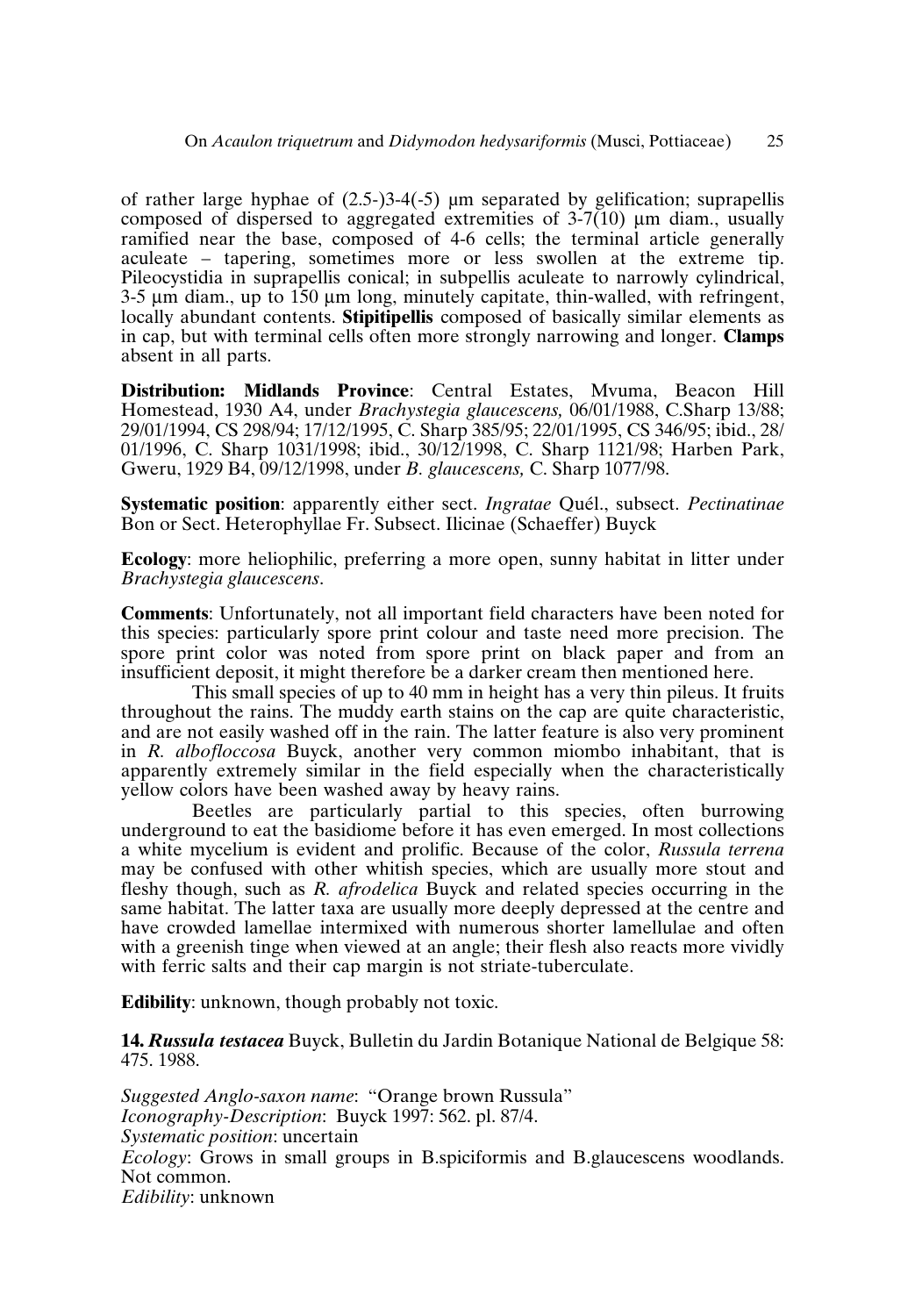**15.** *Russula velutina* (Bres.) Buyck, Bulletin du Jardin Botanique National de Belgique. 58: 476. 1988

*Iconography-Description*: Buyck 1993: 400, pl. 62/2.

*Systematic position*: previously placed in section *Fistulosae* subsection *Testaceoaurantiacinae* Buyck (Buyck 1994), but preliminary molecular data (Buyck, unpubl.) suggest closer affinities to principally dark-spored sections in the genus.

*Ecology*: In *B. glaucescens* woodland. Rare.

*Edibility*: unknown, but very likely perfectly edible

## **DISCUSSION**

The relative areas of the different miombo ecotypes covering Zimbabwe are not yet known and several of these have never been studied for their ectomycorrhizal fungi. According to the experience of the second author, *Julbernardia globiflora-*dominated miombo, either exclusively or in combination with *Brachystegia glaucescens,* shows the highest diversity of fungi. In the higher rainfall areas, *B. spiciformis*-dominated miombo also shows a great richness of *Russula* species (Tab. 1).

*Russula* is the most common and divers of the various ectomycorrhizal genera that inhabit Zimbabwe's miombo woodland. Although most tropical ectomycorrhizal fungi are probably not as selective about their host trees as they are in northern temperate areas and generally occur with various miombo trees, the phenomenon of associations of mushrooms with certain trees has been recognized in Zimbabwe even before any European colonization brought such knowledge to the country. The Shona people had already given particular vernacular names

| Dominant Trees in Different Miombo Ecotypes             |                                                                    | Nbr of species |
|---------------------------------------------------------|--------------------------------------------------------------------|----------------|
| Mid-High Altitude (1200-2000 m) -<br>Wet (1000-1600 mm) | Brachystegia spiciformis                                           | 22             |
| Mid Altitude (600-1500 m) -<br>Wet (800-1000 mm)        | Brachystegia spiciformis<br>Julbernardia globiflora                | 7              |
| Mid Altitude (600-1500 m) - Dry -<br>Wet (600-800 mm)   | Brachystegia spiciformis<br>Julbernardia globiflora<br>Monotes sp. | 6              |
|                                                         | Julbernardia globiflora                                            | 23             |
|                                                         | Brachystegia spiciformis<br>Burkea africana                        | 8              |
|                                                         | Brachystegia boehmii                                               | 13             |
|                                                         | Brachystegia glaucescens                                           | 20             |
|                                                         | Brachystegia glaucescens<br>Julbernardia globiflora                | 23             |
|                                                         | Uapaca kirkiana                                                    | 7              |

Table 1. Biodiversity of Russula species in Zimbabwe related to host trees.